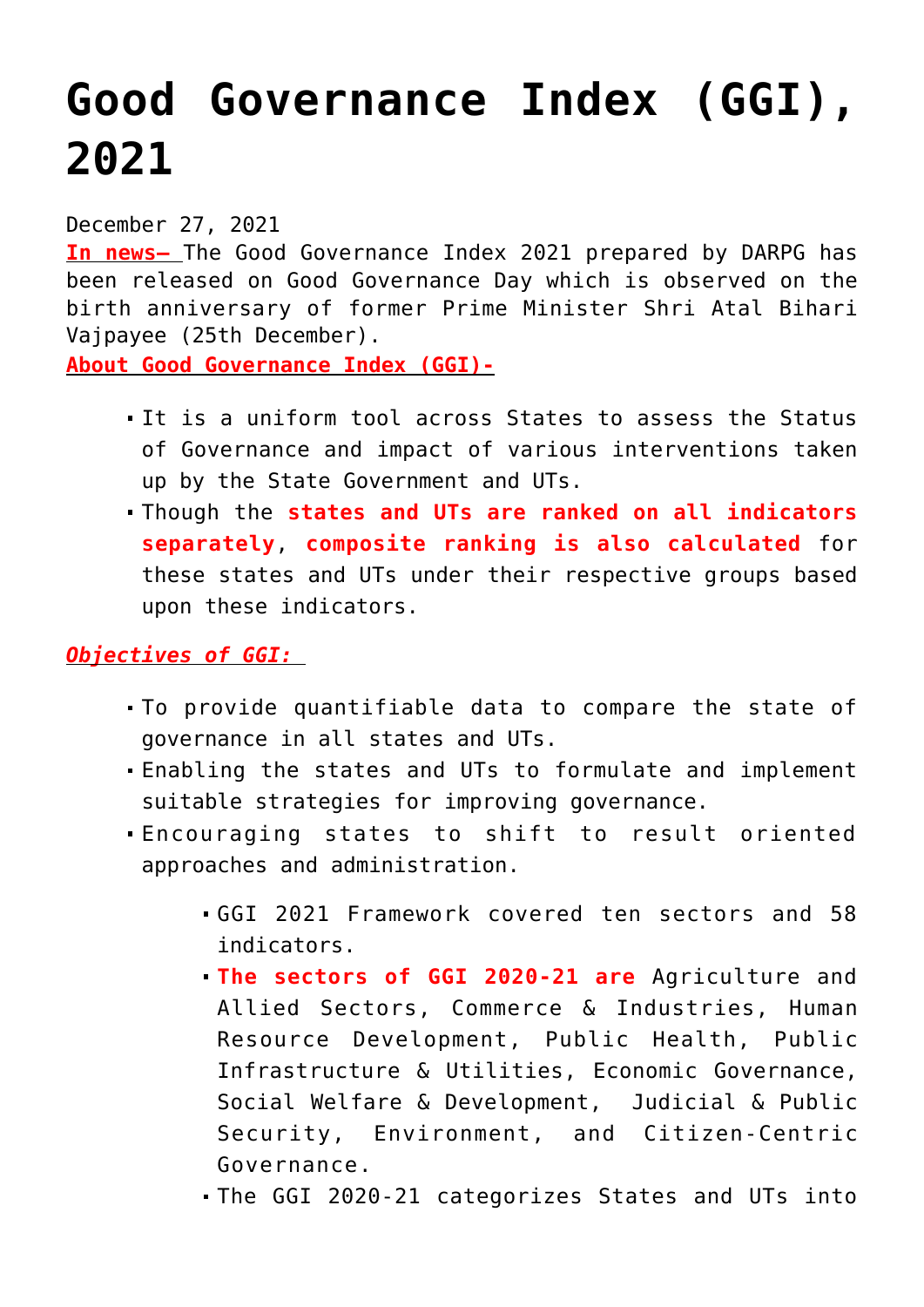four categories, i.e., (i) Other States – Group A; (ii) Other States – Group B; (iii) North-East and Hill States; and (iv) Union Territories.

## **Gujarat, Maharashtra and Goa top the composite rank score covering 10 sectors.**

Top ranking States in the Sectors as well as in Composite Ranks is as follows:

| Sections                                    | Group A                    | <b>Oroup B</b>           | NE & Hill States           | Ivn          |
|---------------------------------------------|----------------------------|--------------------------|----------------------------|--------------|
| Agriculture & Allied<br>Section             | Andhra<br><b>Practect:</b> | Madhya<br><b>Pradesh</b> | <b>Mizoram</b>             | D & N Haveli |
| Commerce<br>Industry                        | and Telangana              | <b>Ultar Pradesh</b>     | 18.K                       | Daman & Diu  |
| Human Resource Punjab<br>Development        |                            | Odisha                   | <b>Himachai</b><br>Pradesh | Chandigarh   |
| Public Health                               | Kerata                     | West Bengal              | <b>Mizoram</b>             | A & N Island |
| Public infrastructure Goa<br>and Urbidies   |                            | <b>bihar</b>             | Himachal<br>Pradesh        | A & N Island |
| Economic Governance Gujarat                 |                            | Odisha                   | Tripura                    | Delhá        |
| Social Welfare and Telangana<br>Development |                            | Chivattingarh            | Sildaim                    | D & N Haveli |
| Judiciary and Public Tamil Nadu<br>Safety   |                            | Rajasthan                | Nagsland                   | Chandigarh   |
| Environment                                 | Kerala                     | Rajasthan                | Manipur                    | Daman & Diu  |
| Cirilonn<br>Centric II<br>Governance        | Haryana                    | Rajasthan                | Umarakhand                 | Delhi        |
| Composite                                   | Gujarat                    | Madhya<br>Pradesh        | Himachal<br>Pradesh        | Delhi        |

#### **Good governance:**

- Governance is the **process of decision-making and the process by which decisions are implemented (or not implemented).**
- Government is one of the actors in governance.
- Other actors involved in governance vary from landlords, associations of peasant farmers, cooperatives, NGOs, research institutes, religious leaders to media, lobbyists, international donors, multinational corporations, etc.
- All the related actors play a major role in decisionmaking or in influencing the decision-making process.
- Good governance assures that corruption is minimized, the views of minorities are taken into account and that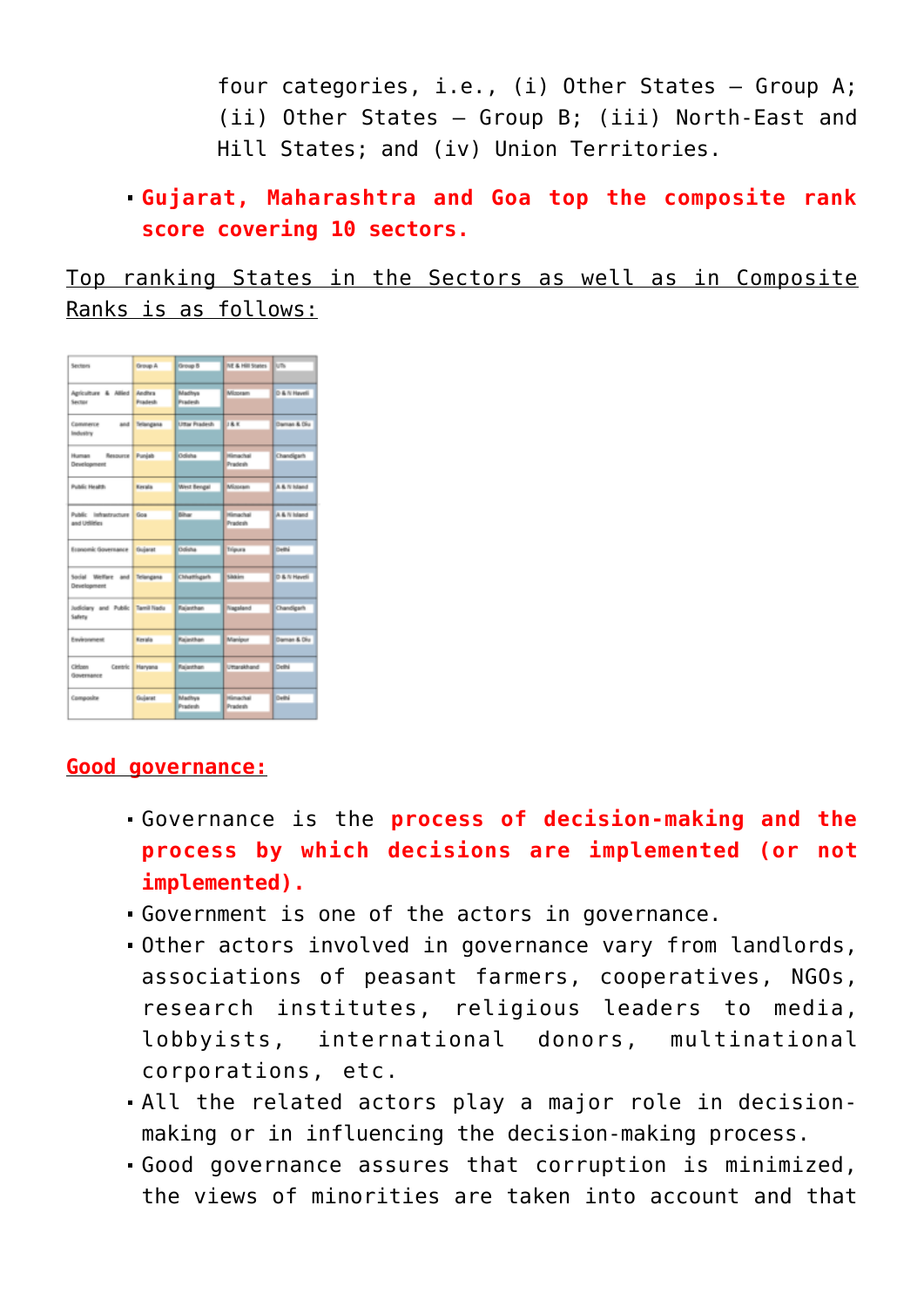the voices of the most vulnerable in society are heard in decision-making



### **It has 8 major characteristics:**

- **Participation:** Participation by both men and women is a key cornerstone of good governance. Participation could be either direct or through legitimate intermediate institutions or representatives.
- **Rule of law:** Good governance requires fair legal frameworks that are enforced impartially.
- **Transparency:** The decisions taken and their enforcement are done in a manner that follows rules and regulations. It also means that information is freely available and directly accessible to those who will be affected by such decisions and their enforcement.
- **Responsiveness:** Good governance requires that institutions and processes try to serve all stakeholders within a reasonable time frame.
- **Consensus oriented:** Good governance requires mediation of the different interests in society to reach a broad consensus which is in the best interest of the whole community.
- **Equity and inclusiveness:** A society's well being depends on ensuring that all its members (especially vulnerable) feel that they have a stake in it and do not feel excluded from the mainstream of society.
- **Effectiveness and efficiency:** The processes and institutions produce results that meet the needs of